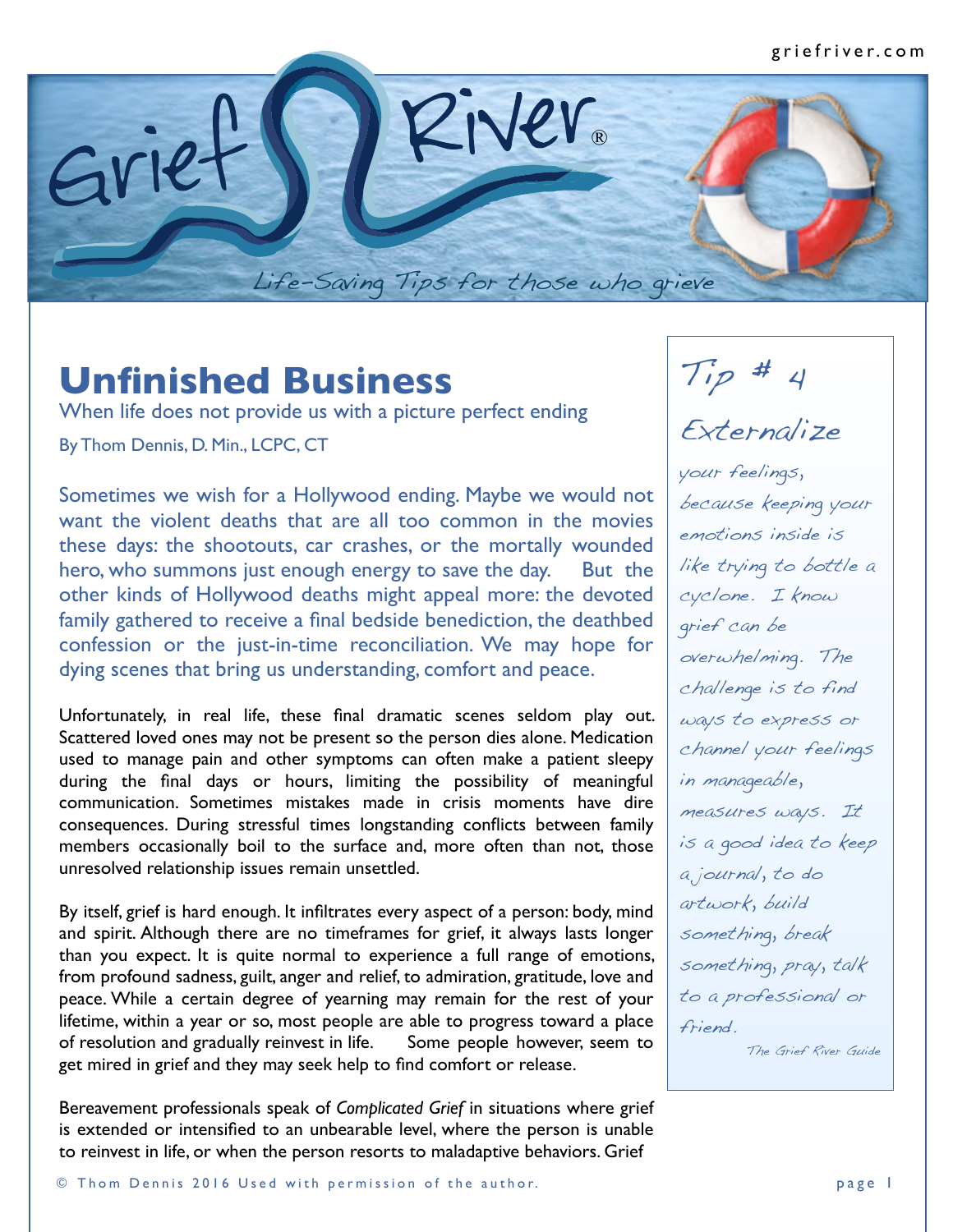

can be complicated by any number of issues including: multiple losses, addiction issues or preexisting mental health concerns. Mourning can also be compounded by a traumatic or sudden death, a lack of social support and personal problems, such as employment, financial or health concerns. One more stressor can become the proverbial straw breaking the camel's back. Fortunately, all these issues can be explored and often solutions can be found.

Another category of complicated grief, *Unfinished Business*, is usually related to relationship problems that were never addressed or resolved. If you find yourself making statements that begin with; "I wish I had...," "I never got the chance to...," "He/she never told me...," "I wonder why...,"or "If only...," you probably already know a lot about unfinished business. Perhaps there was a longstanding conflict and you did not have the chance to express how you really felt. Perhaps a parent was absent or abusive and never asked for your forgiveness. Occasionally a surviving spouse discovers evidence of an extramarital affair or an adult child finds incriminating evidence that destroys their

image of their parent. Maybe your loved one died before an important self-disclosure was possible. Maybe an offer of affection was rebuffed or an attempt at reconciliation was rejected. Sometimes dreams are never realized and promises are not kept. Or maybe you simply have mixed feelings regarding the deceased and don't know what to do with them. All of these murky relational issues leave an

already grieving person with additional feelings of confusion, anger, guilt, regret, and no clearly identifiable way to resolve them.

Repeatedly, frustrated grieving people have said something similar to "So what can be done? After all, they're dead and buried!" At first glance, it would seem that the possibility of resolution has run out but I would like to offer hope that these stuck feelings can shift, soften and even resolve. It is my belief that when a person dies, the relationship is



changed not ended. If that is true, the possibility of settling unfinished business is plausible.

Admittedly, you can no longer call your deceased loved one on the phone or hold their hand; the familiar ways of communicating are no longer possible. But the deceased person remains present to us in a number of ways. For example, they exist in our memories and in the genetic and behavioral characteristics that are passed down from generation to generation. Linking objects, such as an inherited watch, the smell of their perfume, or even the sight of the coffee bar they frequented, may instantaneously bring an absent person to mind. We continue to learn new information about a deceased person through the stories that other people share. Insight into their character and interesting facts are revealed when we read diaries or old letters. Depending on your spiritual belief system, the possibility also exists that they remain present and we can communicate with them through prayers, dreams, channeling or other forms of spiritual communication.

Counselors speak of another way to communicate with the dead, through the *internalized other*. This works in much the same way as with long married